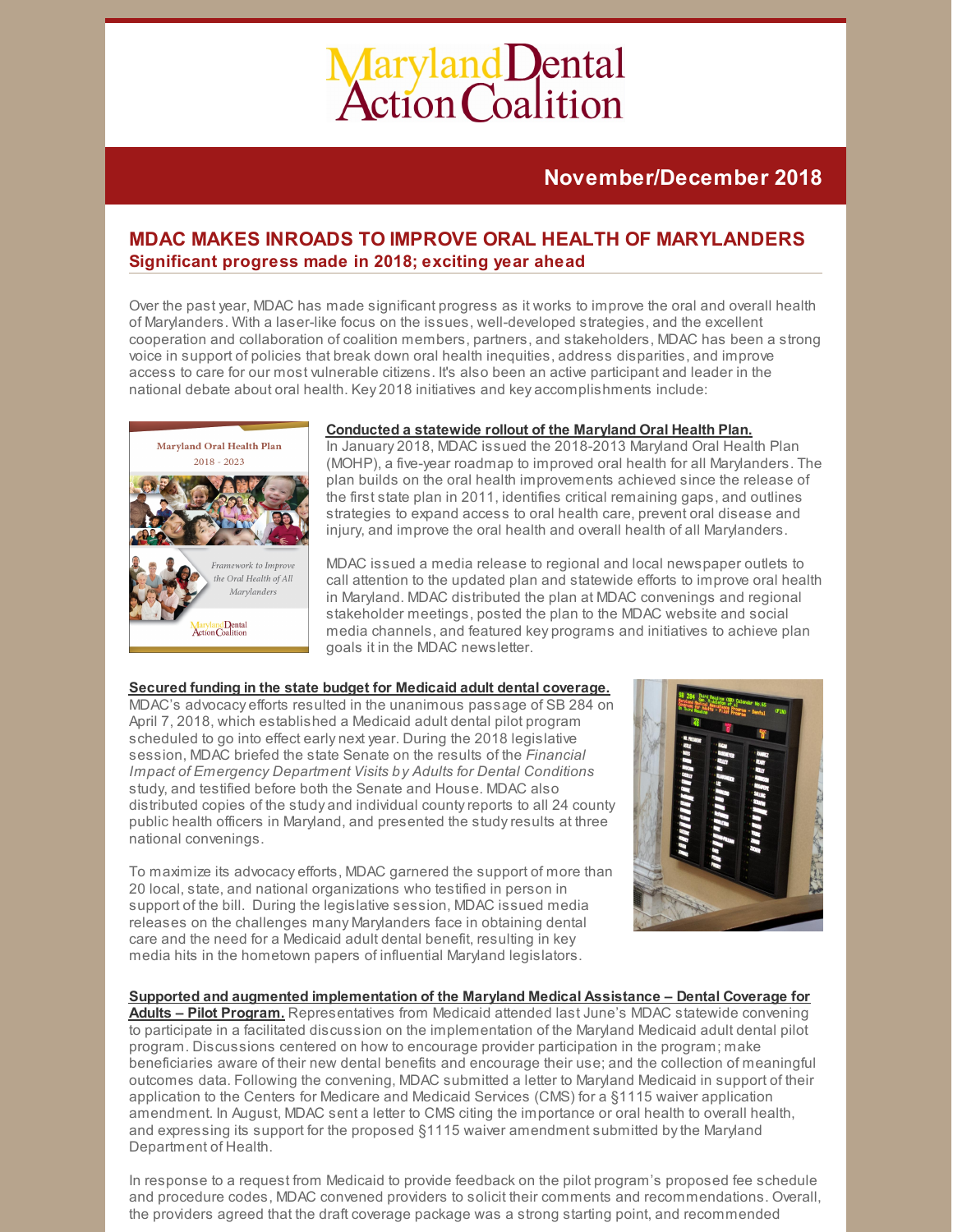modest changes and additions. MDAC forwarded their recommended revisions to Medicaid, several of which were accepted.

### **Hosted a statewide convening of oral health stakeholders.**

MDAC's statewide convening, *Oral Health and Overall Health: Opportunities for Continued Success in Maryland*, was held in June 2018. Plenary and breakout sessions addressed topics including the impact of the uninsured on the public health system; how community health workers provide a critical link to better health; hypertension screening in the dental setting; understanding the health behaviors of the Latino and immigrant communities in Maryland; racial disparities and oral health; and the Medicaid adult dental pilot program.



### **Fostered and supported a positive transition to a new state dental director of the Maryland Department of Health Office of Oral Health.** Debony Hughes, DDS became an ex-officio member of the MDAC board of directors last May, shortly after assuming her position at the Maryland Department of Health Office of Oral Health. An interview with Dr. Hughes was featured in the May 2018 MDAC newsletter, and she gave the opening keynote address at MDAC's statewide convening last June.

### **Participated in the OH2020 Medicaid Adult Dental Benefit Learning Collaborative.**

At the end of last year, the OH 2020 policy workgroup formed a Medicaid adult dental learning collaborative for oral health advocates, including MDAC, who actively work to expand or defend adult dental benefits offered through their state Medicaid program. The collaborative, an opportunityfor partners to learn from and support one another, met via conference call every other week during the legislative session. MDAC Executive Director Mary Backley gave several featured presentations on MDAC's work to secure an adult dental benefit in Medicaid. At the end of the legislative session, the collaborative explored advocacy strategies for use in future campaigns.

### **MDAC ED appointed to the Maryland Advisory Council on Health and Wellness.**

The Maryland Advisory Council on Health and Wellness promotes evidence-based programs for developing healthylifestyles, and for the prevention, early detection, and treatment of chronic diseases. The council makes recommendations to the Maryland Department of Health on chronic disease prevention, health, and wellness. The council is comprised of four committees focused on arthritis, diabetes, heart disease and stroke, and physical fitness. MDAC Executive Director Mary Backley was appointed to the heart disease and stroke committee, where she helps ensure that oral health is included in conversations about overall health.



## **Protected pediatric dental coverage as an essential health benefit.**

MDAC and its national partners successfully advocated to renew CHIP and protect coverage for the more than 137,000 Maryland children covered bythe program. MDAC worked to ensure that commercial dental plans have enough dentists and safety net providers in their networks, resulting in passage of the most robust network adequacy requirements in the nation.



### **Improved access to and availability of dental services for children with complex dental needs.**

MDAC met with keystakeholders to discuss actions needed to improve access to facilities for pediatric dental surgeries, address the reduction of operating room access for pediatric dental surgeries, and ensure oral health services for children with complex needs is addressed.

## **Updated the Healthy Teeth, Healthy Kids website.**

MDAC updated the Healthy Teeth, Healthy Kids website with information on the importance of good oral health for children with special needs and teens.

## **Kept abreast of and advocated for national policy initiatives to improve access to care.**

In August, MDAC Executive Director Mary Backley, DentaQuest Foundation's Patrick Finnerty, Senior Advisor for State Oral Health Programs and Marcia Brand, Senior Advisor, National Health Programs visited Capitol Hill. They met with senior legislative staff in the offices of Senator Ben Cardin (D-MD), Senator Rob Portman (R-OH), and Senator Pat Roberts (R-KS) to discuss the OH 2020 Network and the need for dental coverage in both Medicaid and Medicare.



Although we have made good progress, there is still much to do as we work collaborativelyto implement the Medicaid waiver program for dually-eligible adults. MDAC is here to help.

# **PILOT PROGRAM FOCUS OF DECEMBER 10 MDAC MEMBERS' MEETING MSDA's Dr. Greg Allen to share experiences treating special needs patients**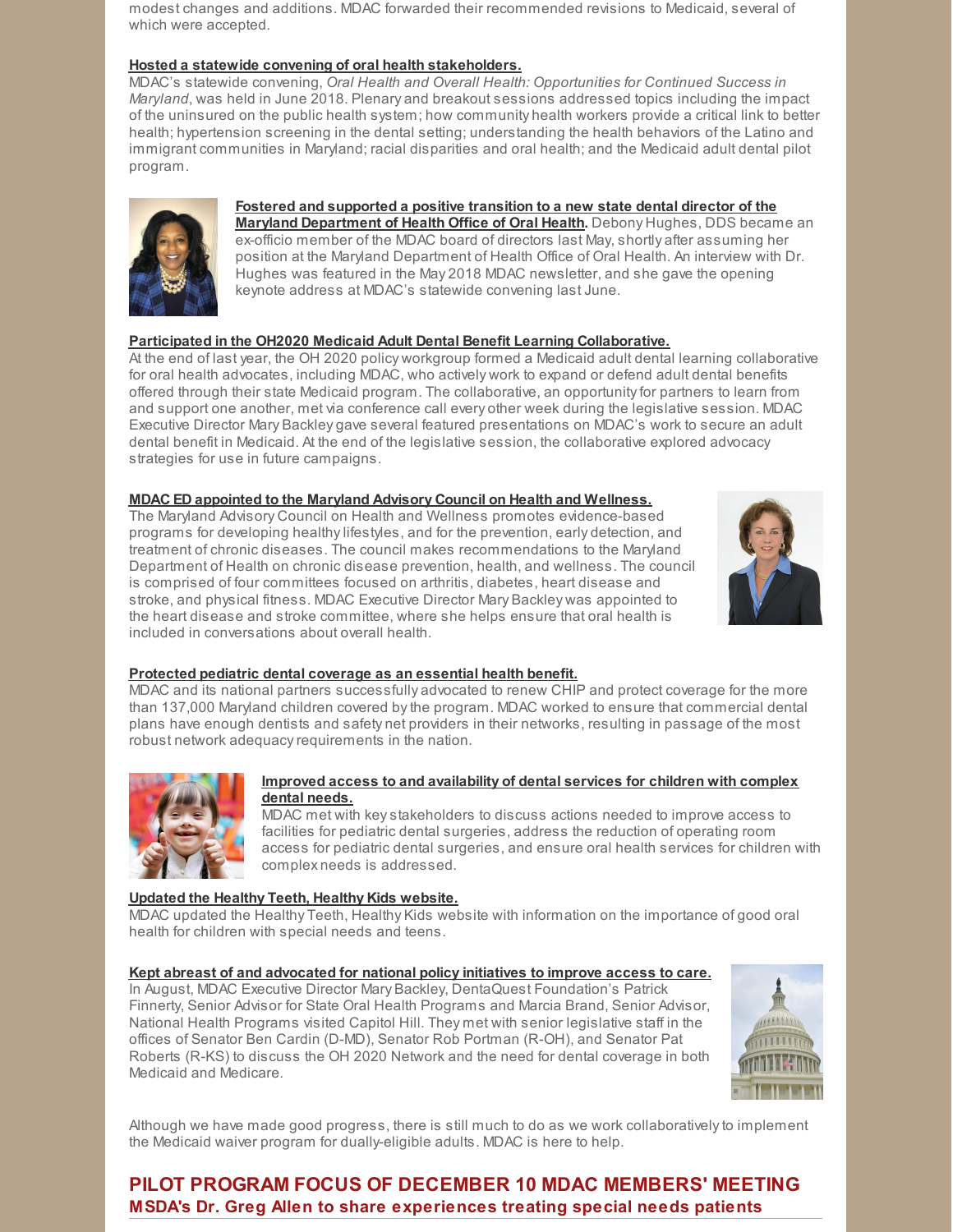

Join your fellow oral health stakeholders at the MDAC members' meeting on Monday, December 10 from 5:00 PM - 7:00 PM for a discussion of the Medicaid adult dental pilot program and MDAC's ongoing work to improve the oral health of children.

Dr. Greg Allen, President-Elect of the Maryland State Dental

Association and Lilian Marsh, Executive Director of the Maryland Foundation of Dentistryfor the Handicapped, will share their experiences working with persons with special needs and thoughts on the keys to making the Medicaid waiver program a success.

MDAC looks forward to your comments, suggestions, and sage advice as we discuss the following MDAC initiatives:

### **The formation of a Medicaid adult dental collaborative:**

How do we remove barriers to provider participation, increase provider engagement, and help ensure that those eligible to participate in the pilot program are aware of their new benefit and how to access it?

### **A statewide mapping project to determine gaps in access to Medicaid adult dental care:**

How can we work with Medicaid to increase provider participation in regions of the state that lack a sufficient number of providers?

MDAC hopes to have a draft of the map for those in attendance at the forum. The map will not be broadly *distributed until finalized.*

### **Work to remove gaps in workforce and capital needs:**

What type of capital funding and workforce development support is needed to expand the capacity of safety net providers?

### **Outreach to social service agencies:**

How can we work with social service agencies to inform dual-eligibles about their new benefit and how to access it?

### **Work to improve the oral health of children and youth**:

What are the facilitators and barriers to the expansion of school sealant programs in the state? How can we best engage youth and encourage good oral health habits?

This next year is critical as we work collaborativelyto ensure the success of the Medicaid adult dental pilot program and improve the oral health of children. Let us know what you plan to do and what you need to improve oral health in your region. We look forward to your participation and a very productive discussion on December 10th!

# **TRANSITIONS MARK OH2020 NATIONAL CONVENING**

**DentaQuest announces new brand, restructuring, and progress towards OH2020 goals**



More than 400 oral health advocates from across the nation, including MDAC staff, met in Denver, CO, for the sixth annual national convening of the Oral Health 2020 (OH2020) Network. The convening was most notable for the manytransitions that were marked: the Oral Health Progress and Equity Network (OPEN) launched as the new face for the OH2020 Network; DentaQuest Partnership announced its new brand and restructuring; and the Network took stock of progress on its six goals to

incorporate oral health across the lifespan by 2020. **[Click](http://files.constantcontact.com/f29af31a201/016a2960-5116-4b6e-9400-ae6a82104c05.pdf) here** for a executive summary of the Network's progress to date.

The Network's guiding values of social justice and health equity were interwoven throughout, with presentations from the Poor People's Campaign, the National Collaborative for Health Equity, youth advocates, among others. The convening ended with capacity-building workshops around a wide variety of topics, including campaign planning and advocacyto meeting design and community engagement.

# **SURVEY SHOWS DRAMATIC INCREASE IN E-CIGARETTE USE FDA takes forceful steps to confront, reverse youth epidemic**

The U.S. Food and Drug Administration and U.S. Centers for Disease Control and Prevention (CDC) released new findings from the National Youth Tobacco Survey(NYTS) showing that more than 3.6 million middle and high school students were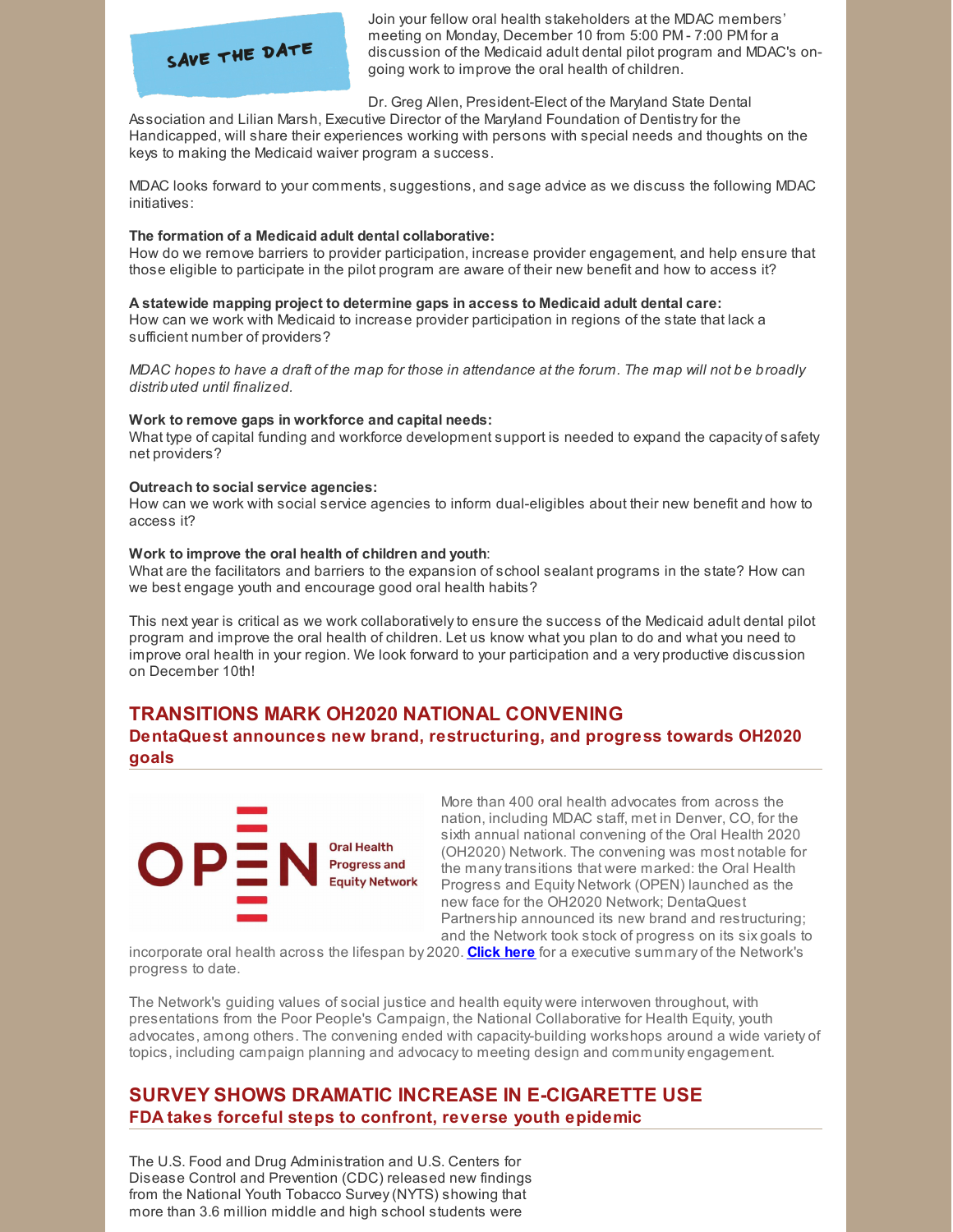current (past 30 day) e-cigarette users in 2018, a dramatic increase of more than 1.5 million students since last year. The sharp rise in e-cigarette use has resulted in an increase in overall youth tobacco product use, reversing a decline seen in recent years, and is prompting a series of steps bythe FDA to curb youth use trends.

The number of U.S. high school students who reported being current e-cigarette users increased 78 percent between 2017 and 2018 to 3.05 million (or 20.8 percent). Numbers among middle



school students rose 48 percent to 570,000 (or 4.9 percent). The study authors suggest the rise in ecigarette use in the last year is likely due to the recent popularity of certain types of e-cigarettes. These products include ones that are cartridge-based, can be used discreetly because of their resemblance to slim USB flash drives, have a high nicotine content and come in appealing fruit and candyflavors.

"The markedly accelerating rate of e-cigarette use among U.S. youth within the past year is a cause for grave concern," said CDC Director Robert R. Redfield, M.D. "E-cigarette use is unsafe among youth, and it's critical that we implement proven strategies to protect our Nation's youth from this preventable health risk."

The FDA has taken a series of actions over the past several months to target the illegal sales of ecigarettes to youth, as well as to target companies engaged in kid-friendly marketing that increases the appeal of these products to youth. "The Real Cost" Youth E-Cigarette Prevention Campaign, launched by the FDA, targets nearly 10.7 million youth aged 12-17 who have used e-cigarettes or are open to trying them. Additionally, the agency plans to explore additional restrictions on the sale and promotion of ecigarettes to further reduce youth exposure and access to these appealing products.

# **ADA ADOPTS POLICY ON HPV VACCINATION**

**Urges dentists to support use of HPV vaccine for the prevention of oral HPV infection**

With the number of cases of HPV-associated cancers on the rise, the American Dental Association (ADA) has adopted a policythat urges dentists to support the use and administration of the human papillomavirus (HPV) vaccine.

The combined estimate bythe American Cancer Societyis that there will be more than 50,000 new cases of oral and oropharyngeal cancers in 2018, of which 70 to 80 percent will be attributable to HPV. The HPV vaccine could help prevent the vast majority of the oropharyngeal cases, but compared to other vaccines in the U.S., it is underutilized. According to the ADA Council on Scientific Affairs, the single best predictor of whether a young person or adolescent receives the vaccine is a recommendation from a trusted health care professional.

"There is incontrovertible evidence that this virus is responsible for the sharp uptick in oropharyngeal cancers, especiallyin younger patients and young adults," said Paul Eleazer, D.D.S., immediate past chair of the ADA Council on Scientific Affairs. "I'm pleased the ADA is taking action to combat this crisis."

The Centers for Disease Control and Prevention (CDC) Advisory Committee on Immunization Practices as well as the American Academy of Pediatrics recommend that boys and girls receive the HPV vaccine during adolescence. For adults who did not receive the vaccine in adolescence, the U.S. Food and Drug Administration recently announced approval for persons ages 27 to 45 to be vaccinated.

# **"You can't be healthy without good oral health."**

*- C. Everett Koop, Former U.S. Surgeon General*

# **NEWS**

**Congress Finalizes Action for Dental Health [Legislation](https://www.ada.org/en/publications/ada-news/2018-archive/november/congress-finalizes-action-for-dental-health-legislation)**

**[Science](https://www.nbcnews.com/news/us-news/science-says-fluoride-water-good-kids-so-why-are-these-n920851) Says Fluoride in Water is Good for Kids. So Why are These Towns Banning It?**

**Results from 2018 National Youth Tobacco Survey Show [Dramatic](https://www.fda.gov/NewsEvents/Newsroom/PressAnnouncements/ucm6259) Increase in E-Cigarette Use Among Youth Over Past Year**

# **2018-2023 MARYLAND ORAL HEALTH PLAN GOALS**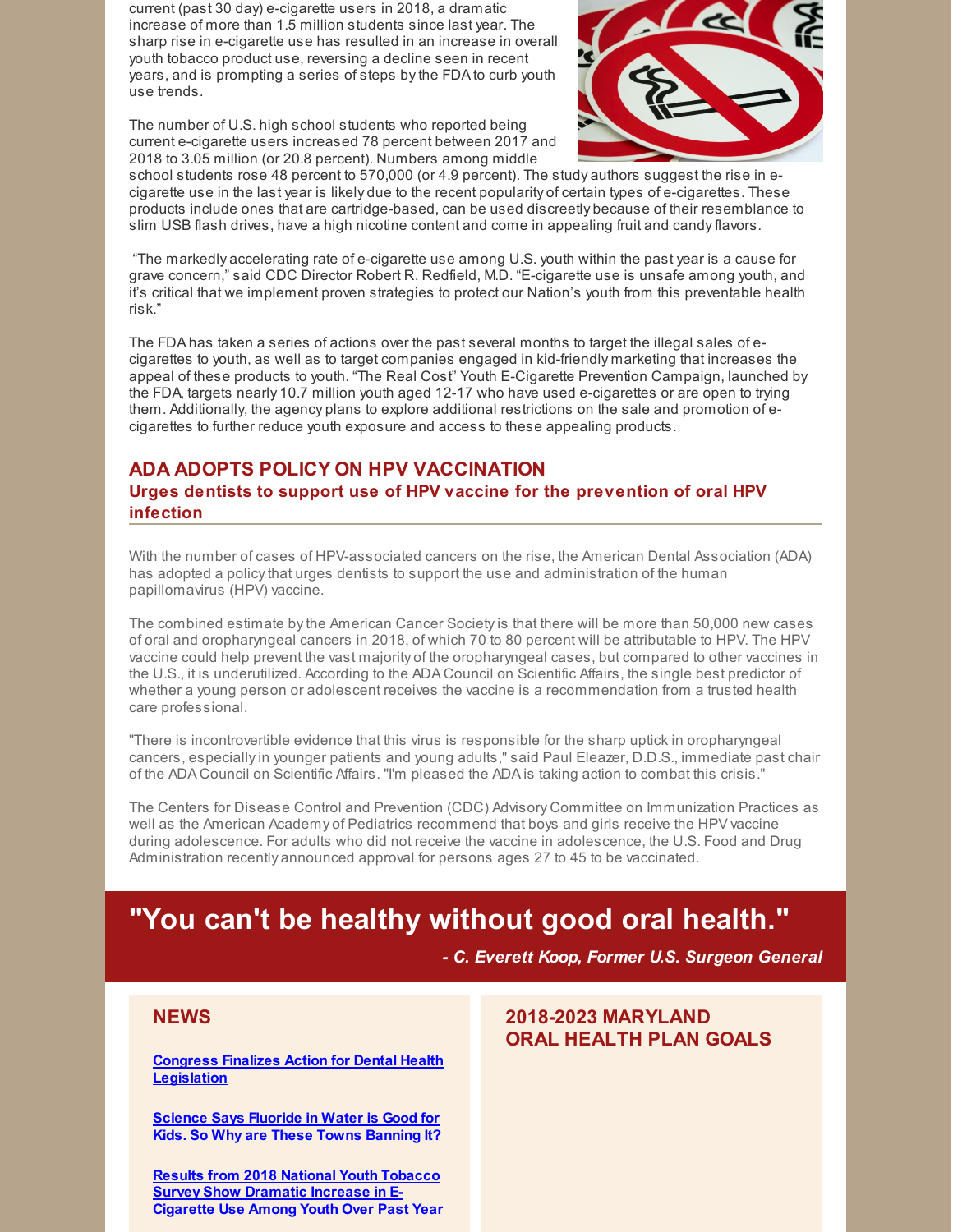**[Research](https://www.adafoundation.org/~/media/ADA_Foundation/Files/ADA-Foundation-News-Release-E-cigarette-Cariogenic-Sweet-Flavors-2018Sep24.pdf?la=en) Study Finds Sweet Flavors in E-Cigarette Liquids May Increase Risk of Dental Cavities**

**Treating Gum Disease May Help Manage [Diabetes](https://www.medscape.com/viewarticle/903960)**

**Statement from FDA [Commissioner](https://www.fda.gov/NewsEvents/Newsroom/PressAnnouncements/ucm625884.htm) Scott Gottlieb, M.D., on Proposed New Steps to Protect Youth by Preventing Access to Flavored Tobacco Products and Banning Menthol in Cigarettes**

# **ARTICLES**

**Addressing Health Disparities through Non-Emergency Medical [Transportation](http://files.constantcontact.com/0ff72fd4301/84047d1b-20d7-4fd4-9681-c499a7759e20.pdf) Programs**

**Prescribing Opioids for Women of [Reproductive](https://www.mchoralhealth.org/PDFs/prescribing-opioids.pdf) Age: Information for Dentists**

**Five Things to Know About CDC's 618 [Initiative](https://jphmpdirect.com/2018/10/10/five-things-to-know-about-cdcs-618-initiative/)**

**Morning [Rounds:](https://kpax.com/health-news/2018/10/31/morning-rounds-what-you-need-to-know-about-dental-health/) What You Need to Know about Dental Health**

**Journal of Dental [Infection](https://osapjdics.scholasticahq.com/issue/838) Control & Safety Inaugural Issue**

**Progress to Build On: Recent Trends on Dental [Coverage](https://www.cdhp.org/blog/557-progress-to-build-on-recent-trends-on-dental-coverage-access) Access**

**[Innovations](https://all4oralhealth.wordpress.com/2018/11/13/innovations-in-whole-person-care-health-literacy-across-the-lifespan/) in Whole Person Care: Health Literacy Across the Lifespan**

**Integrating Oral Health Curricula into Nurse [Practitioner](https://journals.lww.com/jaanp/Abstract/2018/11000/Integrating_oral_health_curricula_into_nurse.10.aspx) Graduate Programs**

**[Perinatal](https://www.cdhp.org/blog/593-perinatal-oral-health-thinking-outside-the-dental-office) Oral Health: Thinking Outside the Dental Office**

**Integration of Oral Health and Primary Care: [Communication,](https://nam.edu/integration-of-oral-health-and-primary-care-communication-coordination-and-referral/) Coordination and Referral**

# **EVENTS**



# **Maryland Oral Health Plan**  $2018 - 2023$



Framework to Improve the Oral Health of All **Marylanders** 

Maryland Dental<br>Action Coalition

The 2018-2023 Maryland Oral Health Plan outlines 11 oral health goals in three key areas:

### **Access to oral health care:**

- All Maryland children have comprehensive dental insurance coverage through public (Medicaid/MCHP) or private insurance.
- All Maryland adults have comprehensive dental insurance coverage through Medicaid or private insurance.
- All Maryland residents have a dental home.
- **Strengthen the oral health safety net** provider system.
- Integrate the oral health care system within the medical health care system.

### **Oral disease and injury prevention:**

- Use data to advance optimal oral health for all Marylanders.
- **Improve public awareness of oral** disease and injury prevention.
- Promote community-based oral disease and injury prevention programs.

### **Oral health literacy and education:**

- $\bullet$  Increase understanding of the relationship between oral health and overall health, and promote good oral health practices and access to oral health care.
- **Improve collaboration between oral** health and other health and human services providers so that patients understand how to navigate the oral health care system and establish a dental home.
- Educate medical professionals and students about the importance of the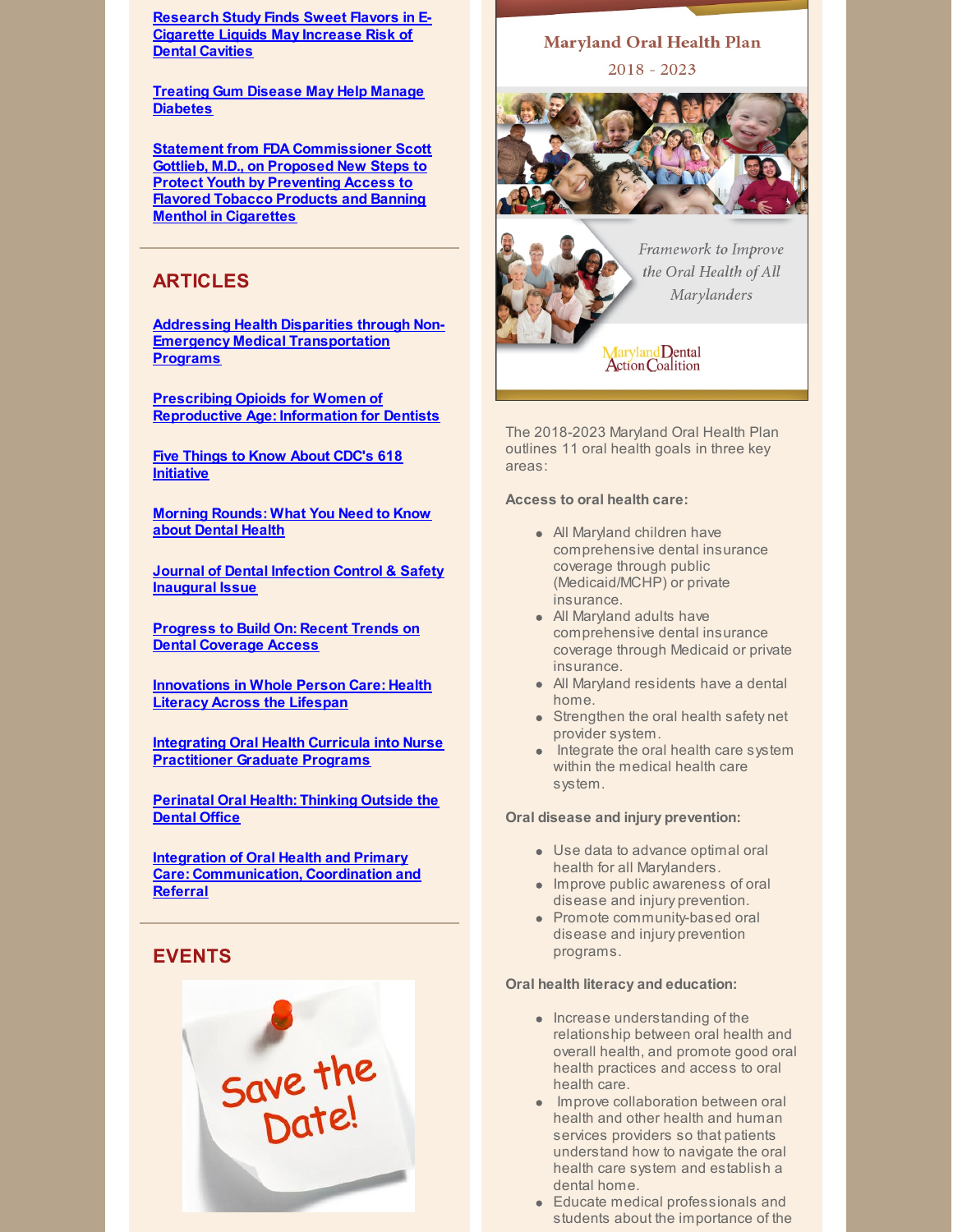# **MDAC Members' Meeting**

**December 10, 2018 5:00 PM - 7:00 PM**

**Maryland State Dental Association (MSDA) 8901 Herrmann Drive Columbia, MD**

**MDDH's Office of Minority Health and Health Disparities 15th Annual Health Equity [Conference,](https://health.maryland.gov/mhhd/Pages/home.aspx) December 6, 2018**

**[Integrating](https://www.eventbrite.com/e/integrating-dental-and-general-health-through-health-literacy-practices-tickets-51079452016?utm_source=NASEM+News+and+Publications&utm_campaign=b07c5ef26d-Oral_Health_Literacy_2018_11_20&utm_medium=email&utm_term=0_96101de015-b07c5ef26d-102331861&goal=0_96101de015-b07c5ef26d-102331861&mc_cid=b07c5ef26d&mc_eid=76a325b675) Dental and General Health Through Health Literacy Practices, December 6, 2018**

**OSAP Dental [Infection](https://www.osap.org/page/2019BootCamp#Register) Control Boot Camp™ 2019, Januarty 23-25, 2019**

**American Institute for Dental Public Health Annual [Colloquium,](http://aidph.org/colloquium) January 24-25, 2019**

**Families USA Health Action [Conference](https://familiesusa.org/initiatives/health-action-conference) 2019, January 24-26, 2019**

**CMS Quality [Conference:](https://bizzell.regfox.com/2019-cms-registration-site) Innovating for Value and Results, January 29-31, 2019**

**20th Annual National Quality Forum [Conference,](http://www.cvent.com/events/2019-national-quality-forum-annual-conference-answering-the-call-results-that-matter-in-quality-and-/event-summary-a145e92db6d04fd28ec370c8ce8d5afc.aspx?RefID=Summary&utm_source=informz&utm_medium=email&utm_campaign=2019_annual_conference) March 24-26, 2019**

**Santa Fe Group 2019 Salon: [Comprehensive](http://santafegroup.org/) Health Without Oral Health: A Medicare Paradox, May 8-10, 2019**

oral/systemic connection and foster collaboration between medical and dental disciplines and communities.

### **[Download](http://www.mdac.us/2018_01_14/MD_OHP_2018_0102.pdf) the plan now!**

The Maryland Oral Health Plan is financially supported bythe Maryland Department of Health.

## **WEBINARS**

**Inspiring and Innovative [Preventive](https://register.gotowebinar.com/register/1401510481635867395) Oral Care for Infants and Toddlers, December 12, 2018**

# **WEBCASTS**

**What is the Defining Line Between Policy and [Advocacy?](https://astdd.adobeconnect.com/_a933923135/p80h2cqugap1/?proto=true)**

**ASTDD: Chronic [Disease](https://astdd.adobeconnect.com/_a933923135/pqkumkkq99o5/?proto=true) and Older Adult Oral Health**

**ADA: [Controlling](https://www.youtube.com/watch?v=qlICkK-61ng&feature=youtu.be) Dental Caries with Silver Diamine Fluoride**

**NACDD October General Member Webinar: Models of [Collaboration](https://vimeo.com/297315349) Between Oral Health and Chronic Disease Programs in States**

# **CONTINUING EDUCATION**

**[Maintaining](http://ebusiness.ada.org/education/viewcourse.aspx?id=85) Your Sanity and Practice Viability as a Medicaid Provider: Embracing Program Integrity**

**Health and Wellness @ the Library: The Essentials of Providing [Consumer](https://nnlm.gov/classes/healthwellness) Health Services**

**OHRC: [School-Based](https://www.mchoralhealth.org/Dental-Sealant/) Dental Sealant Programs**

# **ORAL HEALTH RESOURCES**

# **ACCESS TO ORAL HEALTH CARE**

**Medicaid**

**Health Coverage Matters for Children: The Role of Medicaid in the Healthy [Development](https://familiesusa.org/sites/default/files/product_documents/MCD_Medicaid-and-Kids_Issue-Brief.pdf) of America's Children**

**Medicaid and [Children's](https://www.medicaid.gov/state-overviews/scorecard/index.html) Health Insurance Program (CHIP) Scorecard**

# **ORAL DISEASE AND INJURY PREVENTION**

**What Every Mom Ought to Know About [Fluoride](https://fluorideexposed.org/fluoride-facts-every-mom-ought-to-know?utm_source=Fluoride+News+Exposed&utm_campaign=6584723eeb-EMAIL_CAMPAIGN_2018_11_26_04_53&utm_medium=email&utm_term=0_385f8cc1bd-6584723eeb-509779021)**

**Silver Diamine Fluoride (SDF) Application: Evidence-Based [Recommendations](https://www.youtube.com/watch?v=a0HH7GifdM4&feature=youtu.be)**

**E-Cigarettes, Research and Your Health: What Do We Know About [E-Cigarettes?](https://www.adafoundation.org/~/media/ADA_Foundation/Files/ADA-Foundation-VRC-Vaping-Research-and-Health.pdf?la=en)**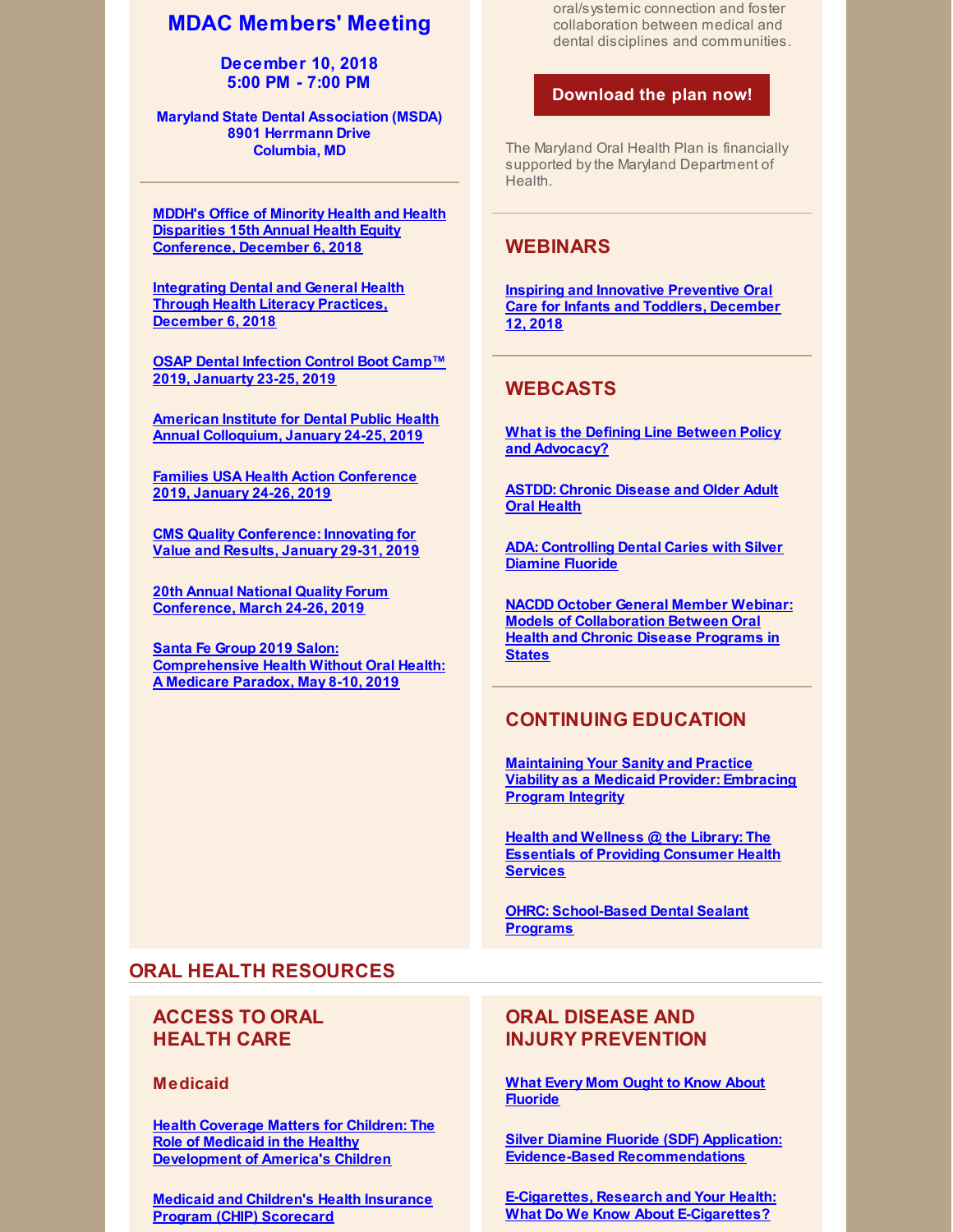### **Medicaid Provider [Reference](https://www.ada.org/en/public-programs/action-for-dental-health/strengthening-the-dental-safety-net/medicaid-provider-reference-guide) Guide**

**State Strategies to [Incorporate](https://nashp.org/wp-content/uploads/2018/07/Dentaquest-Report-Final.pdf) Oral Health into Medicaid Payment and Delivery Models for People with Chronic Medical Conditions**

### **Medicare**

**An Oral Health Benefit in [Medicare](https://familiesusa.org/sites/default/files/product_documents/Medicare_Dental_White_Paper.pdf) Part B: It's Time to Include Oral Health in Health Care**

**[America's](https://familiesusa.org/product/america%E2%80%99s-seniors-deserve-dental-coverage-medicare-martha%E2%80%99s-story) Seniors Deserve Dental Coverage in Medicare: Martha's Story**

**Oral Health America [Medicare](https://oralhealthamerica.org/participate/take-action/medicaretoolkit/) Dental Toolkit**

**Policy**

**OH2020: [Improving](http://files.constantcontact.com/f29af31a201/b628f6ff-e5e8-4aeb-9520-7b92e915a3d9.pdf) Systems to Ensure Oral Health for All**

**Four Ways Our Health Care Is at Risk in the Supreme Court [Nomination](https://familiesusa.org/product/four-ways-our-health-care-risk-supreme-court-nomination-fight) Fight**

**Trump [Administration](https://familiesusa.org/product/trump-administration-threatens-health-care-immigrant-families-including-us-citizen-children) 'Public Charge' Rule Threatens Health Care for Immigrant Families, Including U.S. Citizen Children**

# **RURAL HEALTH**

**NRHA Policy Brief: Improving Rural Oral [Healthcare](https://www.ruralhealthweb.org/NRHA/media/Emerge_NRHA/Advocacy/Policy documents/05-11-18-NRHA-Policy-Improving-Rural-Oral-Health-Access.pdf) Access**

**[Maryland](http://mdruralhealth.org/docs/MDRH-Plan-2018-WEB.pdf) Rural Health Plan**

**CMS Rural Health [Strategy](https://www.cms.gov/About-CMS/Agency-Information/OMH/Downloads/Rural-Strategy-2018.pdf)**

**The Rural Primary Care Practice Guide to Creating [Interprofessional](https://www.dentaquestinstitute.org/sites/default/files/MoreCareRural-Guide_11-14-17.pdf) Oral Health Networks**

# **Support Maryland Dental Action Coalition Inc.**

When you shop at smile.amazon.com, Amazon donates.

Go to smile.amazon.com

amazonsmile

# **CONTACT**

Do you have events or announcements you'd like to share? Contact MDAC, and we'll make every effort

**Quick Facts on the Risks of [E-Cigarettes](https://www.cdc.gov/tobacco/basic_information/e-cigarettes/Quick-Facts-on-the-Risks-of-E-cigarettes-for-Kids-Teens-and-Young-Adults.html) for Kids, Teens, and Young Adults**

**[Diabetes](https://professional.diabetes.org/sites/professional.diabetes.org/files/pel/source/sci-advisor_2018_diabetes_oral_health_v4.pdf) and Oral Health**

**AAP: HPV [Champion](https://www.aap.org/en-us/advocacy-and-policy/aap-health-initiatives/immunizations/HPV-Champion-Toolkit/Pages/HPV-Champion-Toolkit.aspx?utm_source=MagMail&utm_medium=email&utm_term=dteigiser@mdac.us&utm_content=Campaign for Dental Health %28August 2018%29&utm_campaign=Life is Better With Teeth - August 2018) Toolkit**

**[Oropharyngeal](https://www.aap.org/en-us/Documents/AAP_OPC_HPV_5KeyPoints_final.pdf?utm_source=MagMail&utm_medium=email&utm_term=dteigiser@mdac.us&utm_content=Campaign for Dental Health %28August 2018%29&utm_campaign=Life is Better With Teeth - August 2018) Cancer (OPC) and HPV Prevention in Children**

**Answering Questions About HPV Vaccine: A Guide for Dental [Professionals](https://www.aap.org/en-us/Documents/AAP_OPCHPV_WhatDentalProsNeedToKnow_final.pdf?utm_source=MagMail&utm_medium=email&utm_term=dteigiser@mdac.us&utm_content=Campaign for Dental Health %28August 2018%29&utm_campaign=Life is Better With Teeth - August 2018)**

**ASTDD Best Practice [Approach](https://www.astdd.org/use-of-fluoride-in-schools/) Report: Use of Fluoride in Schools**

**ASTDD Emergency [Preparedness](https://www.astdd.org/emergency-preparedness-manual/) Manual**

# **ORAL HEALTH LITERACY AND EDUCATION**

**Steps for [Toothbrushing](https://eclkc.ohs.acf.hhs.gov/video/steps-toothbrushing-table-growing-healthy-smiles-early-care-education-programs) at the Table: Growing Healthy Smiles in Early Care and Education Programs**

**Oral Health Care During [Pregnancy:](https://phpa.health.maryland.gov/oralhealth/Pages/Oral_Health_and_Pregnancy.aspx) Practice Guidance for Maryland's Prenatal and Dental Providers**

**Oral Health During Pregnancy: Oral Health's [Unanswered](https://s3.amazonaws.com/cdhp/UQ+Brief+series/CDHP_IB_Final+Version.pdf) Questions**

**Hallways to Health: Creating a [School-Wide](https://tools.sbh4all.org/t/hallways-to-health/) Culture of Wellness**

**CDC: Tips for [Teachers](https://www.cdc.gov/healthyschools/npao/pdf/tips-for-teachers.pdf)**

**AAP: [Protect](https://www.aap.org/en-us/about-the-aap/aap-press-room/campaigns/tiny-teeth/Pages/default.aspx?utm_source=MagMail&utm_medium=email&utm_term=hrussinof@aap.org&utm_content=SOOH Newsletter August 2018&utm_campaign=AAP Section on Oral Health Newsletter - August 2018) Tiny Teeth Toolkit**

**[Fluorosis](https://ilikemyteeth.org/wp-content/uploads/2014/10/FluorosisFactsForFamilies.pdf) Facts**

**Common [Questions](https://ilikemyteeth.org/wp-content/uploads/2018/06/CommonQuestionsAboutFluoride.pdf) About Fluoride**

**ASTDD: Oral Health Educational Resources for Home Visitors and Families: [Environmental](http://www.astdd.org/docs/home-visiting-environmental-scan-2018.pdf) Scan**

# **LEGISLATIVE CONTACTS**

**U.S. [Senators](https://www.senate.gov/general/contact_information/senators_cfm.cfm?State=MD) (MD)**

**U.S. [Representatives](https://www.house.gov/representatives#state-maryland) (MD)**

**Maryland State [Legislators](http://mgaleg.maryland.gov/webmga/frmmain.aspx?pid=legisrpage)**

# **JOIN**

MDAC is statewide coalition of clinical care providers, governments, non-profits, academic